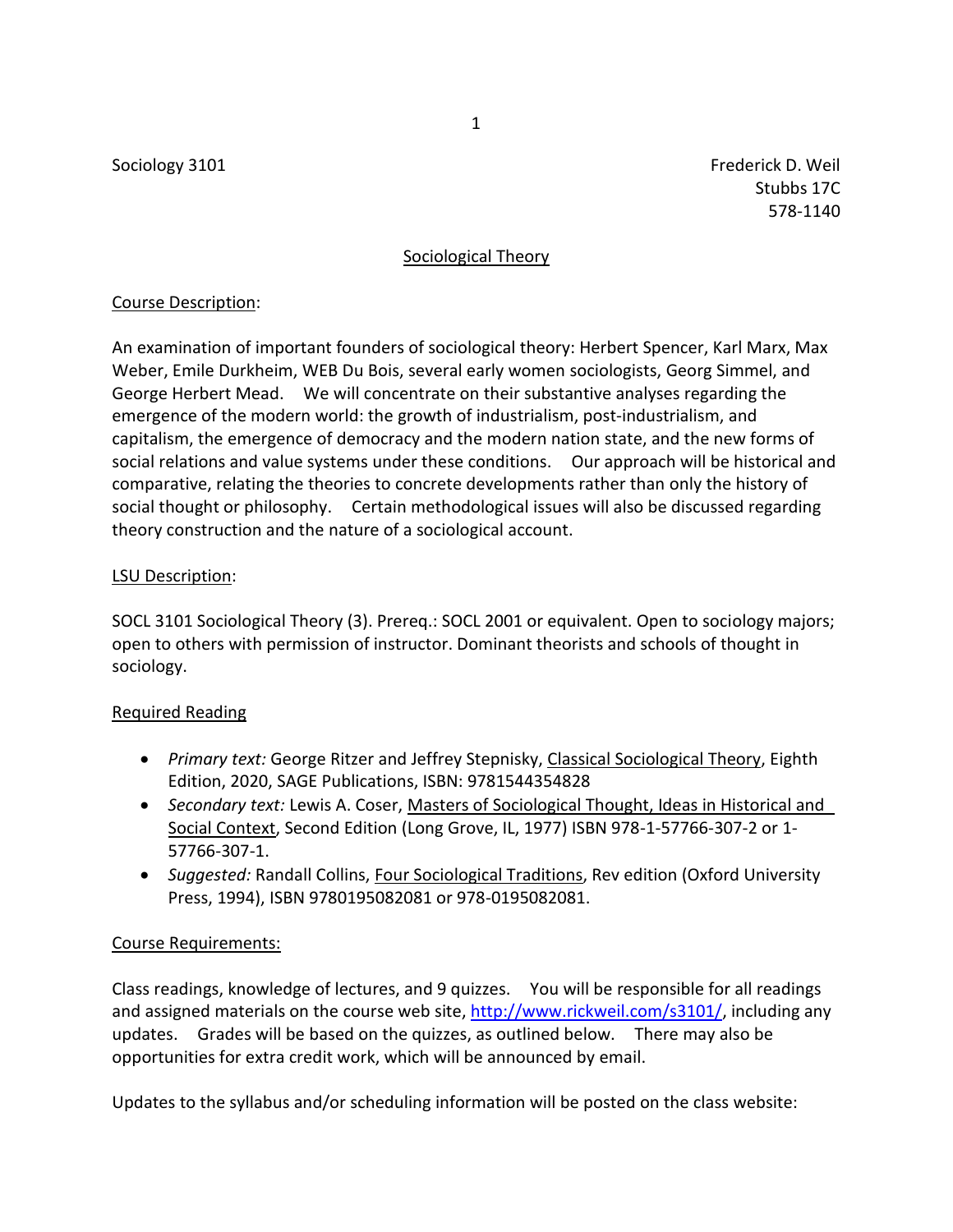[http://www.rickweil.com/s3101/.](http://www.rickweil.com/s3101/) Students are responsible for staying informed of that information. Lecture notes and other helpful materials are available on the class website.

Normal university-approved excuses will be accepted, work can be made up, and the instructor is happy to help students understand material they missed. Any disability accommodations will be handled according to guidelines established by the Office of Disabilities. In addition to the formal disability notifications, the instructor and the Graduate Assistant can help work with you according to your needs. If you miss a class, lecture notes and recorded lectures will be available on the class website, you can come to office hours, and you can request a meeting with the instructor or the Graduate Assistant.

In the spring semester of 2022, Covid-19 remains a major factor in our lives. The instructor will do everything possible to maintain a safe learning environment. If you have needs or concerns due to Covid-19, do not hesitate to contact the instructor or the Graduate Assistant, who will work with you to help you safely complete the work of the class.

Scheduled office hours will be posted on the class webpage or the class Moodle page. The instructor and the Graduate Assistant will each hold office hours. If you want to speak with the instructor or the Graduate Assistant and can't meet during scheduled office hours, email and we will find a time to meet.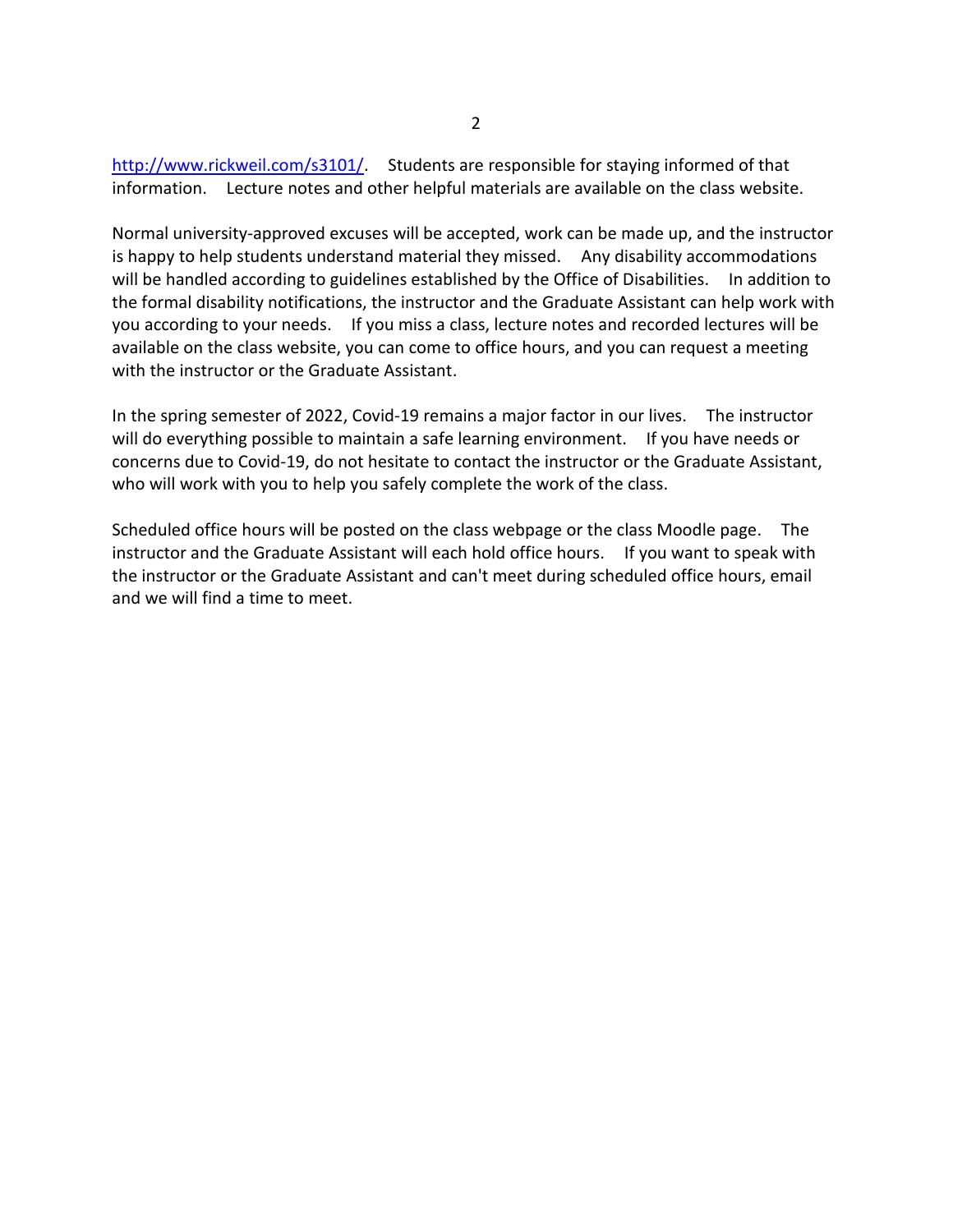# Grade Weights:

There will be a quiz for each theorist, weighted by the number of days we spend on them.

| 15.38% | <b>Introductory Material</b> |  |  |
|--------|------------------------------|--|--|
| 7.69%  | <b>Herbert Spencer</b>       |  |  |
| 15.38% | Karl Marx                    |  |  |
| 23.08% | Max Weber                    |  |  |
| 7.69%  | Emile Durkheim               |  |  |
| 7.69%  | Du Bois                      |  |  |
| 7.69%  | <b>Women Sociologists</b>    |  |  |
| 7.69%  | <b>Georg Simmel</b>          |  |  |
| 7.69%  | George Herbert Mead          |  |  |
| 100%   | Total                        |  |  |

Grade Scale:

| 97-100     | A+ |
|------------|----|
| 93-96      | A  |
| 90-92      | А- |
| 87-89      | Β+ |
| 83-86      | В  |
| 80-82      | B- |
| 77-79      | C+ |
| 73-76      | C  |
| 70-72      | C- |
| 67-69      | D+ |
| 63-66      | D  |
| 60-62      | D- |
| 59 & below | F  |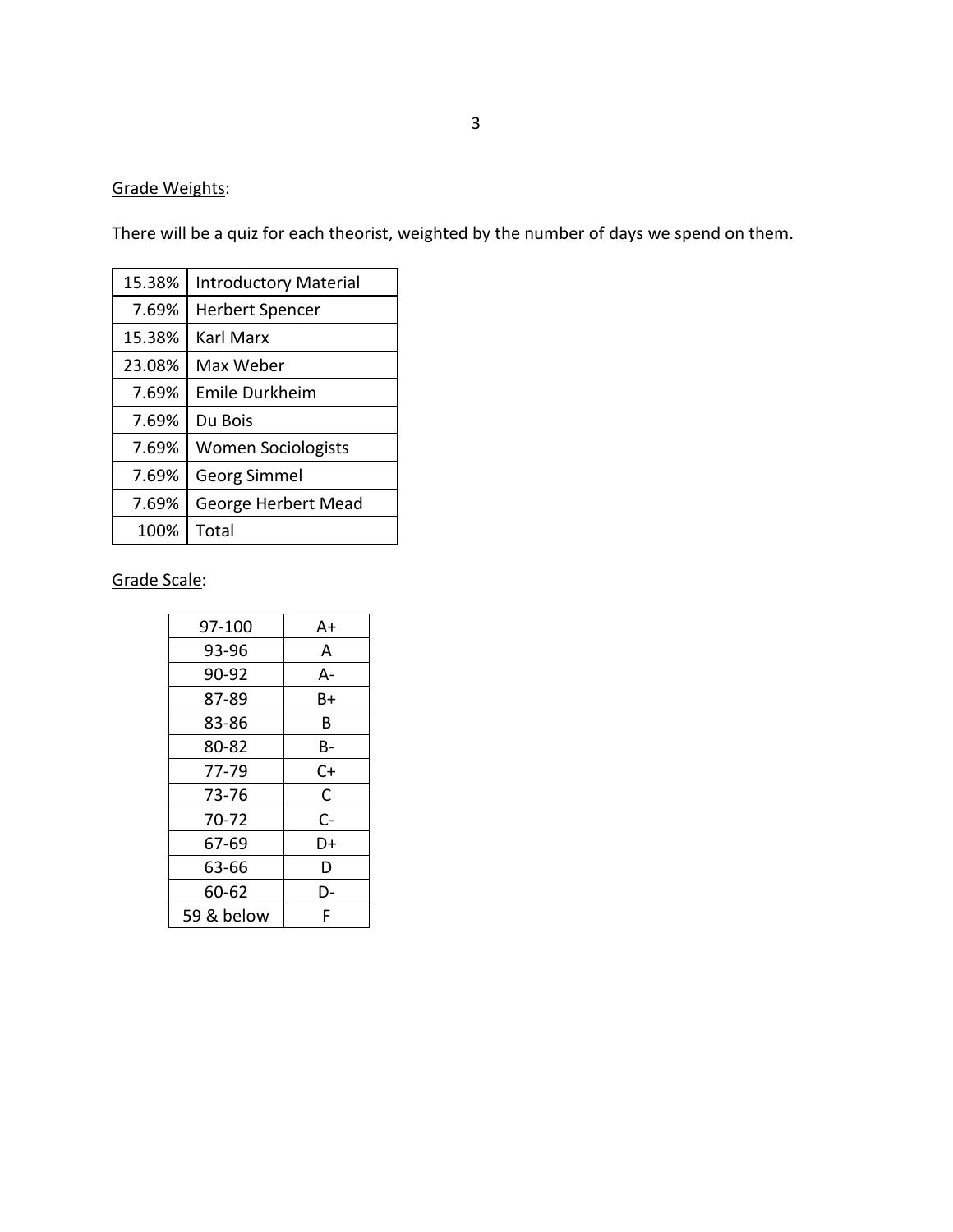Standard LSU Statements

(see [https://www.lsu.edu/academicaffairs/resources/faculty/syllabus.php\)](https://www.lsu.edu/academicaffairs/resources/faculty/syllabus.php)

#### **Expectations**

LSU's general policy states that for each credit hour, you (the student) should plan to spend at least two hours working on course related activities outside of class. Since this course is for three credit hours, you should expect to spend a minimum of six hours outside of class each week working on assignments for this course. **[Visit here](https://catalog.lsu.edu/content.php?catoid=12&navoid=822)** for more information regarding general information for courses.

### **LSU Student Code of Conduct**

The LSU student code of conduct explains student rights, excused absences, and what is expected of student behavior. Students are expected to understand this code as described on the **[Code of Conduct page](https://www.lsu.edu/saa/students/codeofconduct.php)**. Any violations of the LSU student code will be duly reported to the Dean of Students.

#### **Disabilities**

Each course syllabus should contain a statement reflecting compliance with The Americans with Disabilities Act and the Rehabilitation Act of 1973, as amended, Section 504. This link contains four example statements: **[Sample Syllabus Statements | LSU](https://www.lsu.edu/disability/faculty-staff/sample-syllabus-statement.php)  [Disability Services](https://www.lsu.edu/disability/faculty-staff/sample-syllabus-statement.php)**

### **Academic Success**

The primary ingredients of your academic success are attending class, managing your time efficiently, taking good notes, and developing good critical thinking and communication abilities. LSU has a number of excellent resources that will assist you in developing

these skills. The place to begin is the **[Center for](https://www.lsu.edu/cas/)  [Academic Success](https://www.lsu.edu/cas/)** (CAS). The CAS offers guidance on what learning strategies are best suited to your talents, tutoring in the basic subjects, and workshops on a variety of topics, from note taking to time management. **[Communication Across the](http://cxc.lsu.edu/)  [Curriculum](http://cxc.lsu.edu/)** assist students in developing the communication skills necessary for academic and professional success. Finally, with respect to professional success, the **LSU Olinde Career Center** can assist you in choosing a major and a profession that best suits your talents and passions and help you develop a four year career plan to ensure success when you graduate from LSU.

#### **Diversity, Equity & Inclusion Statement**

We believe diversity, equity, and inclusion enrich the educational experience of our students, faculty, and staff, and are necessary to prepare all people to thrive personally and professionally in a global society. Therefore, LSU is firmly committed to an environment that affords respect to all members of our community. We will work to eliminate barriers that any members of our community experience.

To make LSU a place where that can happen, we must recognize and reflect on the inglorious aspects of our history. We now acknowledge the need to confront the ways racism, sexism, ableism, ageism, classism, LGBTQ+ phobia, intolerance based on religion or on national origin, and all forms of bias and exploitation have shaped our everyday lives.

We accept personal and professional responsibility to eliminate bias and oppression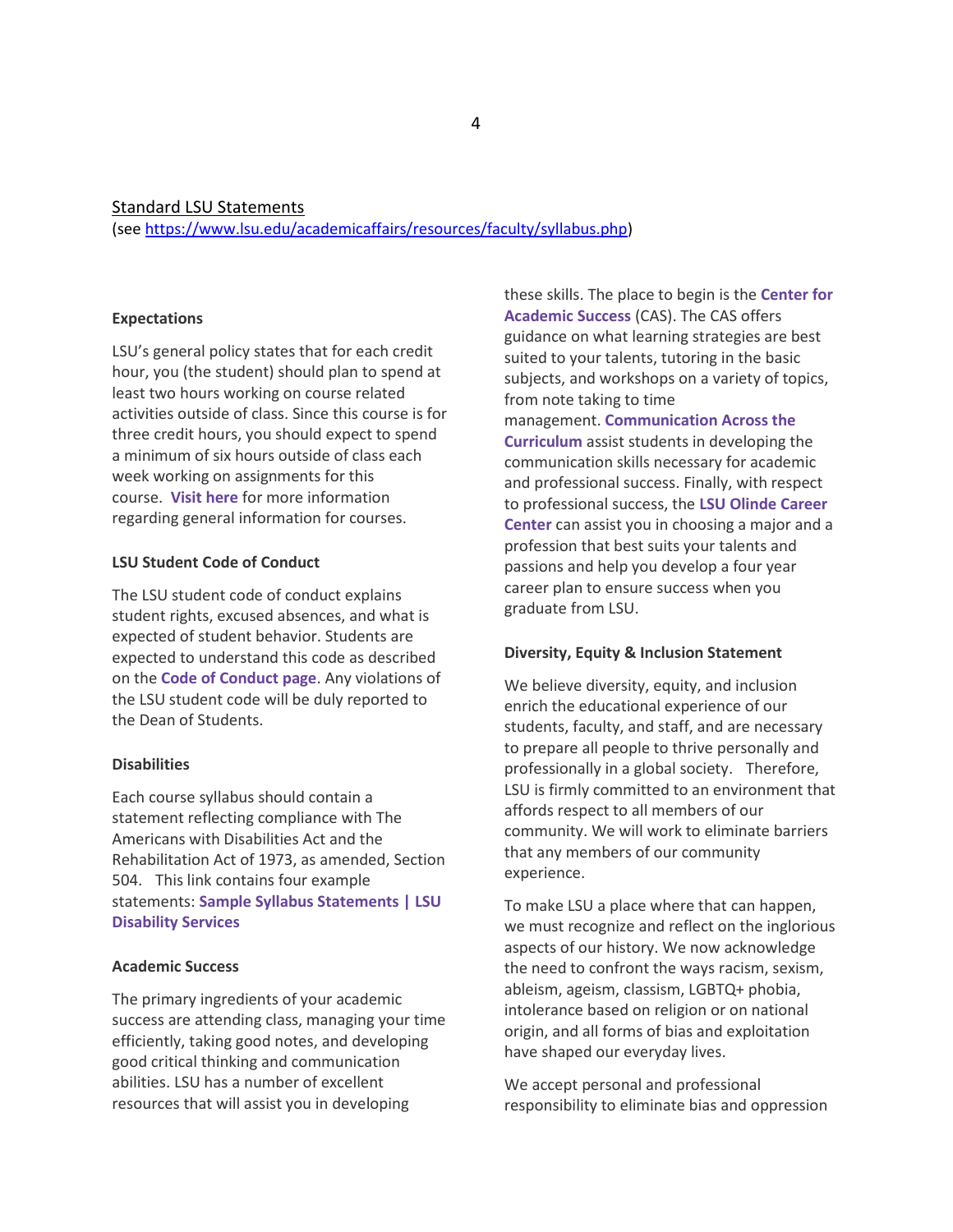wherever they are found. We understand our obligation to speak up when we see bias whether it be in our teaching, study, or daily work. Our community will educate themselves proactively and continuously about how to intervene and bring bias to the attention of others with commitment and compassion.

We will hold ourselves accountable for our actions and inactions, and for maintaining intentional, measurable, and meaningful efforts to enhance diversity, equity, and inclusion, including through ongoing evaluation of our policies, practices, and procedures.

### **Nondiscrimination, Sexual Harassment, & Title IX**

LSU provides equal opportunity for all qualified persons in admission to, participation in, or employment in the programs and activities which the university operates without regard to race, creed, color, marital status, sexual orientation, gender identity, gender expression, religion, sex, national origin, age, mental or physical disability, or veteran's status. LSU has implemented a procedure to address complaints for those who believe they have been subjected to discrimination and/or harassment in violation of this policy. Please know that your instructors are here to support you and listen to your experience. We also want you to know that we are mandatory reporters and must report what we know to the Office of Civil Rights and Title IX. All LSU employees, with few exceptions, are required to report instances of sex-or gender-based harassment and discrimination, including sexual misconduct and power-based violence (e.g. sexual assault, stalking, dating violence, domestic violence, sexual exploitation, retaliation, etc.) for which they may not be the victim, but of which they are aware. The **[Office of Civil Rights & Title IX](https://www.lsu.edu/civil-rights/)** is the LSU office responsible for investigating complaints regarding any type of discrimination, sexual harassment, or power-based violence. The **[Office of Civil Rights & Title IX](https://www.lsu.edu/civil-rights/)** is located in

118 Himes Hall and the phone number is 225- 578-9000. If you are aware of an individual who has been victimized, you are encouraged to contact the **[Office of Civil Rights & Title IX](https://www.lsu.edu/civil-rights/)** or file an online report by going to **[www.lsu.edu/support](http://www.lsu.edu/support)** and clicking the Report An Incident box.

If you have been assaulted, harassed, or a victim of violence, we encourage you to contact the **[Office of Civil Rights & Title IX](https://www.lsu.edu/civil-rights/)**. Please reach out for help immediately. Some excellent resources available to Baton Rouge residents include:

- 1. **[STAR](https://star.ngo/)** (Sexual Trauma Awareness and Response; 24/7 hotline: 1-855-435- STAR,
- 2. **[IRIS Domestic Violence Center](http://www.stopdv.org/)**; 24/7 hotline: 1-800-541-9706
- 3. **THE PHONE [Baton Rouge](https://cicla.org/phone/)**; 24/7 hotline: 225-924-3900
- 4. **[The Lighthouse Program](https://www.lsu.edu/shc/wellness/the-lighthouse-program/index.php)**; 225-578-5718

### For additional information

visit **[www.lsu.edu/civil-rights](https://www.lsu.edu/civil-rights/)**. LSU's policies on sexual harassment (**[PM 73](https://www.lsu.edu/administration/policies/pmfiles/pm-73.pdf)**) and sexual harassment of students (**[PS-95](https://www.lsu.edu/policies/ps/ps_95.pdf)**) are available on the LSU website.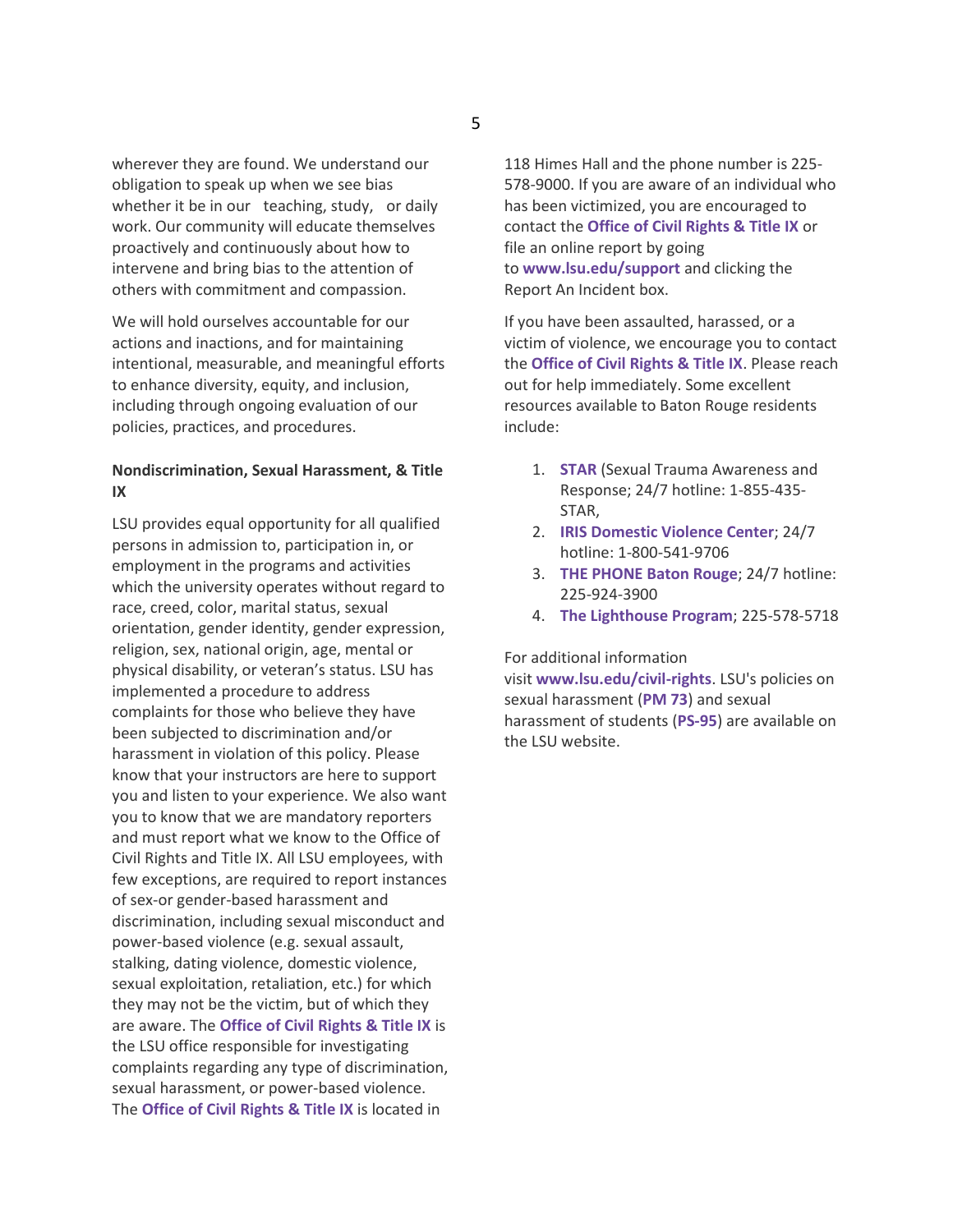### Sociology 3101: Sociological Theory

#### CLASS SCHEDULE AND READING ASSIGNMENTS

Week 1. The Early Years of Theory. Read chapter 1 in Ritzer/Stepnisky. *Suggested:* Collins.

Week 2. The Later Years of Theory. Read chapter 2 in Ritzer/Stepnisky. *Suggested:* Collins.

Week 3. Herbert Spencer. Read chapters on Spencer in Ritzer/Stepnisky, and in Coser.

Week 4. Karl Marx. Read chapters on Marx in Ritzer/Stepnisky, and in Coser.

Week 5. Karl Marx. Read chapters on Marx in Ritzer/Stepnisky, and in Coser.

Week 6. Max Weber. Read chapters on Weber in Ritzer/Stepnisky, and in Coser.

Week 7. Max Weber. Read chapters on Weber in Ritzer/Stepnisky, and in Coser.

Week 8. Max Weber. Read chapters on Weber in Ritzer/Stepnisky, and in Coser.

Week 9. Emile Durkheim. Read chapters on Durkheim in Ritzer/Stepnisky, and in Coser.

Week 10. WEB Du Bois. Read chapter on Du Bois in Ritzer/Stepnisky.

Week 11. Early Women Sociologists. Read chapter on Early Women Sociologists in Ritzer/Stepnisky.

Week 12. Georg Simmel. Read chapters on Simmel in Ritzer/Stepnisky, and in Coser.

Week 13. George Herbert Mead. Read chapters on Mead in Ritzer/Stepnisky, and in Coser.